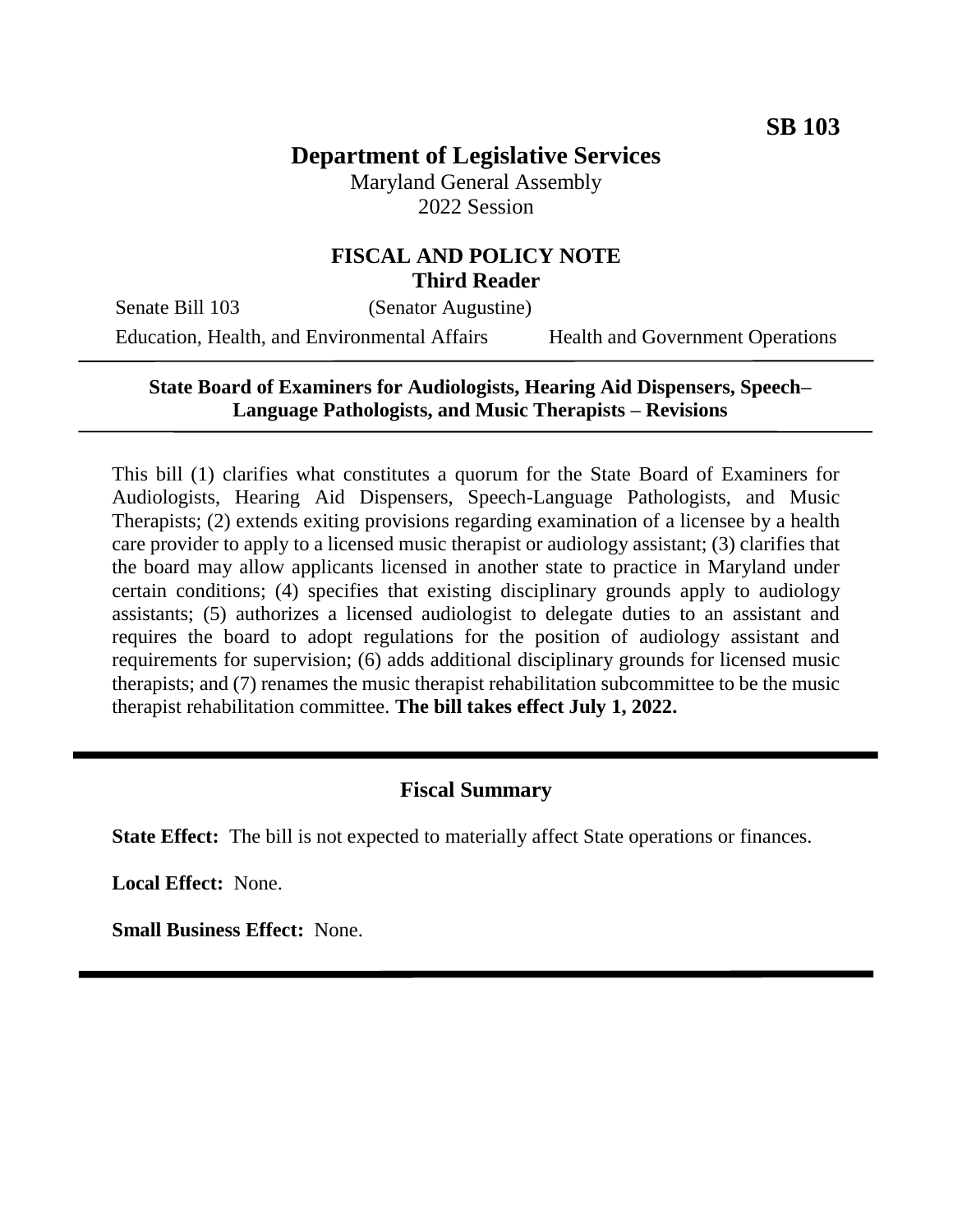## **Analysis**

### **Bill Summary/Current Law:**

#### *Quorum*

The bill clarifies that at least one audiologist, hearing aid dispenser, speech-language pathologist, and music therapist must be present at a board meeting to form a quorum to do business, rather than at least one member of each profession regulated under Title 2 of the Health Occupations Article.

#### *Examination of a Licensee*

The bill authorizes the board, while investigating an allegation against a licensed music therapist or audiology assistant, to require the licensee to submit to an appropriate examination by a health care provider if the board has reason to believe the licensee may cause harm to a person affected by the licensee's practice. In return for the privilege to practice music therapy or assist in the practice of audiology, a licensee has deemed to consent to the examination and waived any claim of privilege as to the reports of the health care provider who examines the licensee. Generally, failure or refusal to submit to an examination is *prima facie* evidence of the licensee's inability to practice. Under current law, these provisions are in place for all other license types regulated by the board.

#### *Preliminary Approval by the Board to Practice*

The bill clarifies that the board may allow an individual who is an audiologist, hearing aid dispenser, speech-language pathologist, music therapist, speech-language pathology assistant, or audiology assistant licensed in another state to practice in their respective field without a license if the applicant has (1) been granted preliminary approval by the board to practice and (2) a completed application for a license pending before the board. Under current law, the board may allow an individual who is an audiologist, hearing aid dispenser, speech language pathologist, music therapist, speech language pathology assistant, or audiology assistant licensed in another state to practice without a license if the individual has a completed application before the board.

#### *Audiology Assistants*

The bill specifies which existing disciplinary grounds apply to audiology assistants, authorizes a licensed audiologist to delegate duties to an assistant within the scope of practice and supervision guidelines in specified regulations, and requires the board to adopt regulations to establish qualifications and scope of practice for audiology assistants.